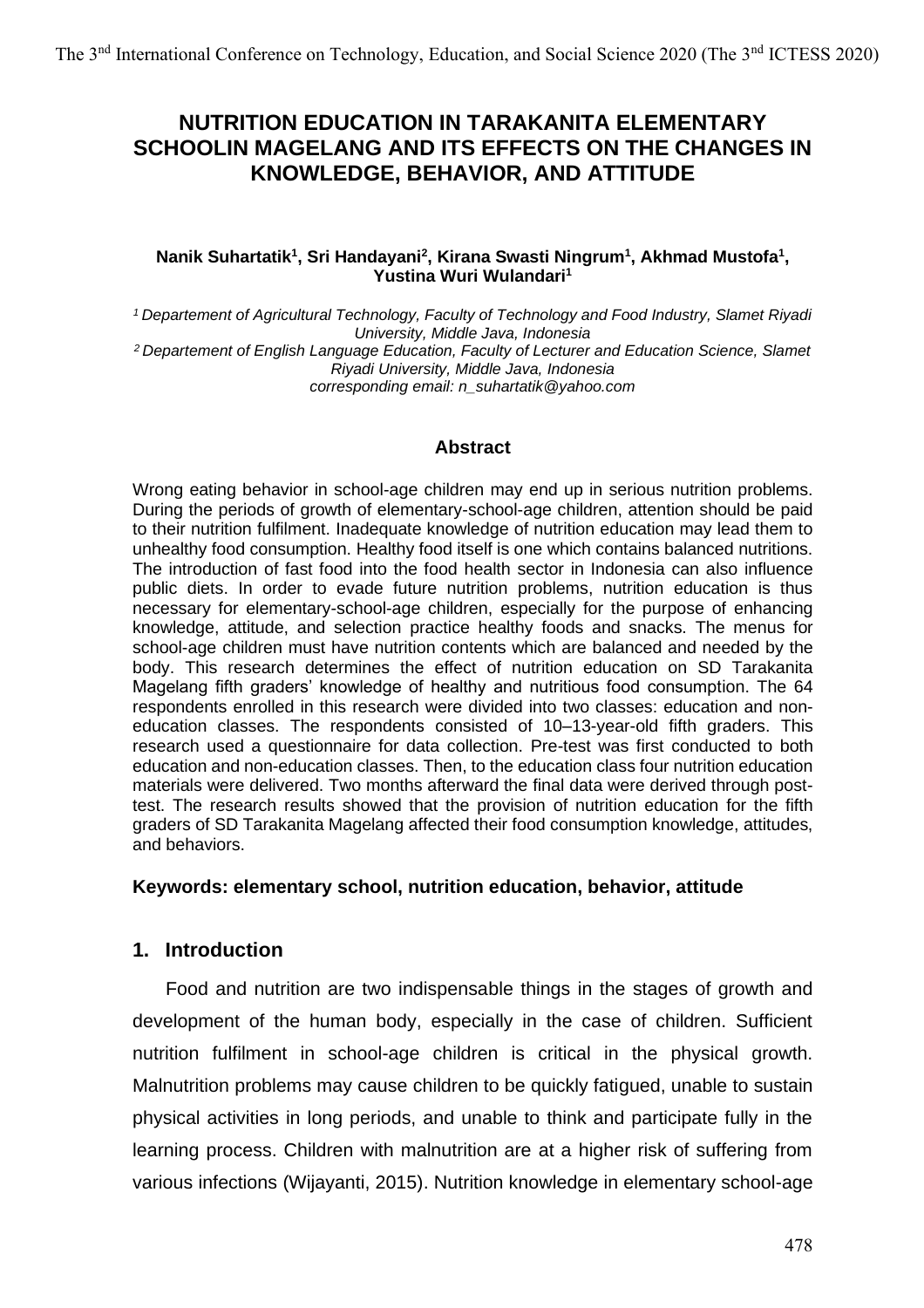children is influenced by a couple of factors, including information, experience, and immediate environment. Lack of knowledge of nutrition education in elementary school students may lead to unhealthy food consumption patterns.

Nutrition education is required by elementary school-age children particularly to improve their knowledge, attitude, and good snacking practice. The results of various research studies showed that nutrition education interventions can enhance knowledge, attitude, and practice in school-age children with varying levels of effectiveness (Nuryanto, Adriyan, Niken, & Muis, 2014).

According to Hardinsyah (1998), elementary school-age children need special attention as they are undergoing periods of growth. They, therefore, require nutritious food to support their physical growth and activities on a daily basis. Appropriate nutrition provision for school-age children must consider various aspects, including the economic, social, and cultural conditions and the religions of the children, in addition to their health status. Food for school-age children must comply with the principles of alignment (in accordance with the economic, social, and cultural conditions as well as the religions of the families), compatibility (in accordance with stages of growth and development of the children), and balance (the nutritional values must must the needs based on age and food types, e.g., carbohydrate, proteins, and fats).

Wrong eating habits in school-age children can cause serious nutrition problems such as obesity for those who are in excess of calories or malnutrition and stunting for those who lack nutritions. The data from the Riskesdas (Basic Health Research) show increases in obesity prevalence from year to year: from 10.5% in 2007 (Riskesdas, 2008), to 14.8% in 2013 (Riskesdas, 2014), and to 21.8% in 2018 (Riskesdas, 2019). This certainly needs special attention and concrete measures.

Fast food is food which is fast available and ready for consumption, such as fried chicken or pizza. The fast foods readily accessible on the market provide food variations to suit varying preferences and buying power. With easy and quick processing and storage, it is suitable for those who are very busy (Sulistijani, 2002). The number of calories contained per gram of fried chicken is 387.7 kcal; for a portion of burger it is 294.9 kcal, and for pizza, 291.1 kcal.

SD Tarakanita Magelang is a private elementary school in Magelang City. The school is strategically situated in an urban environment and in proximity of fast food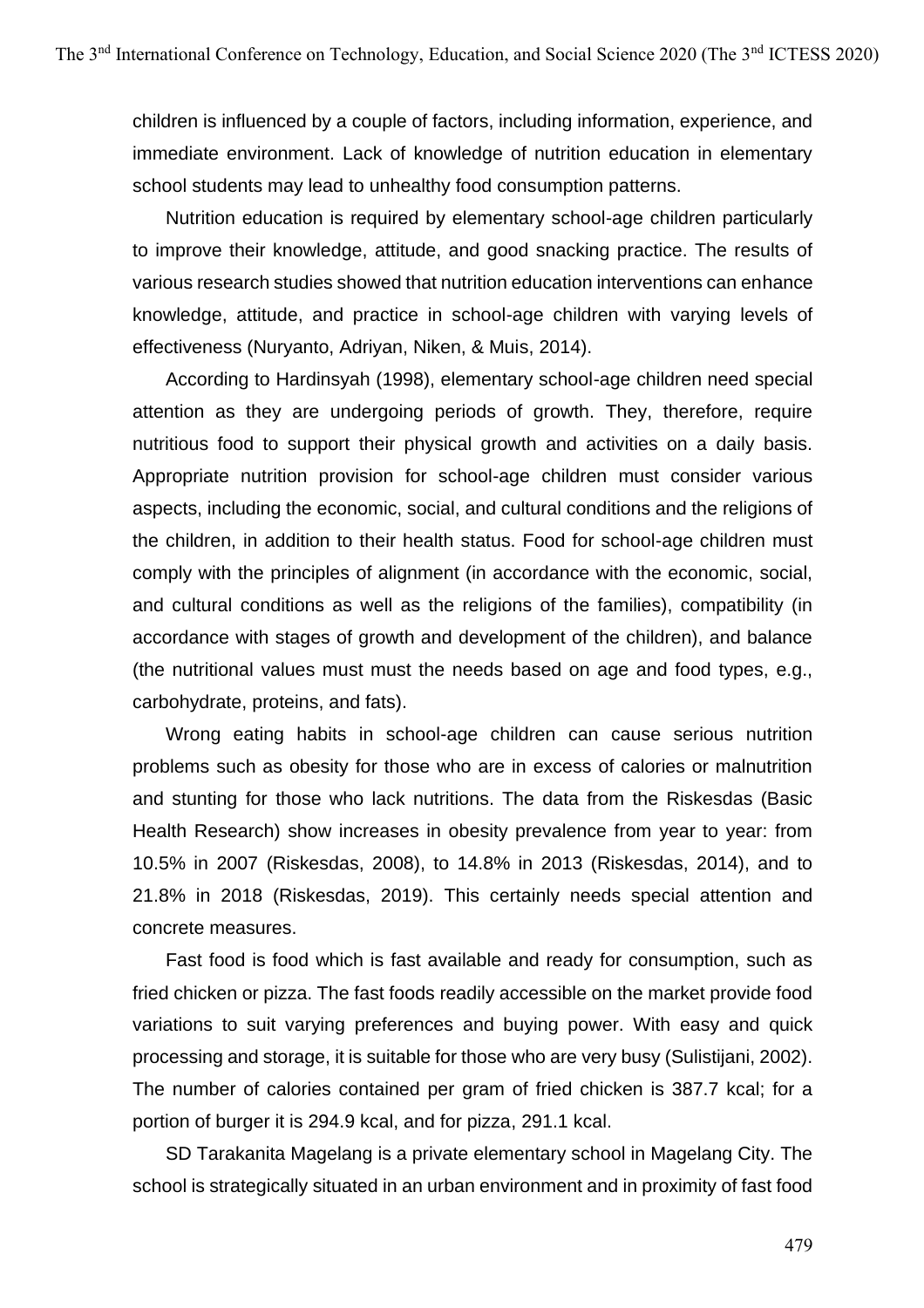restaurants and various other snack vendors. This forms a habit in the students to consume various kinds of undernourished foods. The elementary school itself has a *Kantin Sehat* (hereafter Healthy Kantin) program which sells only safe foods for children and no drinks in plastic bags. Additionally, no plastic straws are used. However, many street vendors are still encountered around the school gate.

Magelang City has a total of 76 elementary schools spread in three districts, namely South Magelang District, North Magelang District, and Central Magelang District. Sixty-one of the elementary schools are publicly run, while the remaining 15 are privately run. SD Tarakanita Magelang itself not only is situated at the heart of the city but also attended by students of the middle-upper economic status. Such characteristics set the backdrop against which this research selected this elementary school as research object. Economic factors are also highly influential to children's habits in consuming junk food and fast food, the former being unhealthy or minimally nourished food and the latter being food with limited nutritional contents. Such diets are responsible for more nutrition problems and leading up to not only obesity but also an array of degenerative diseases such as cardiovascular diseases, diabetes mellitus, various cancers, to name a few (Soegih & Wiramihardja, 2009).

The elementary school period is a chief foundation to shape and educate children to better select nutritious, healthy foods which are suitable for consumption. Therefore, it is necessary to provide lessons or knowledge of nutritious, healty foods to minimize obesity as early as possible. School-based health efforts can be made through socialization of healthy and balanced foods (Bambang, 2008).

### **2. Research Methods**

This research was conducted at SD Tarakanita Magelang on Jl. Tentara Pelajar 25 Magelang, Central Java from February through July 2020. The object of this research was Tarakanita Elementary School Magelang students. Sample was extracted from a single grade (all fifth graders). The respondents were aged 10–13 years on average. The respondents consisted of 64 students which devided into two groups (32 students each). The first group received nutrition education (education class), while the second did not (non-education class). The research focused on the efforts to learn the effect of nutrition education on school-age children from early on. At the first stage, this research distributed a questionnaire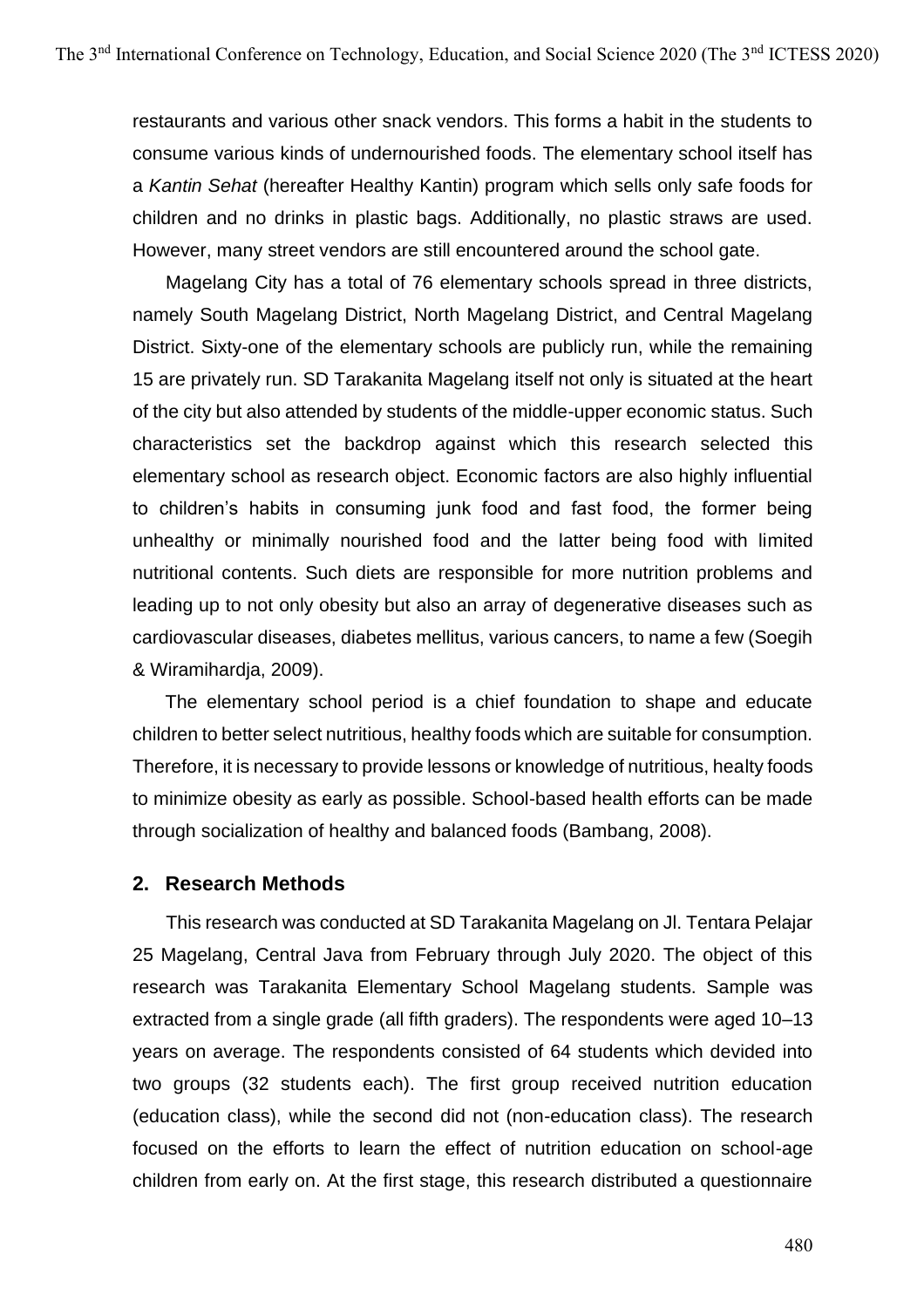during pre-test to all respondents ( $n = 64$ ). In the next stage, materials on nutrition education were provided for the education class. There were four materials given to the students each week for a duration of 40–90 per meeting.

The education techniques applied included lecture group discussion, question and answer session, group discussion, and brainstorming. Education was delivered four times with different materials. In the last stage, two months upon the provision of the education, final post-test data collection was conducted. These post-test data were derived from all the respondents (from both education and non-education classes). The data were analyzed with SPSS 20 program and ANOVA, normality test, and reliability test.

### **3. Result and Discussion**

Analysis results were derived from all the 64 student respondents. It was found that 62.5% of the students were females and 37.5% males with an average age being in the 10–13 years of age range. Elementary school periods are split into lower grades (grades 1, 2, and 3) and higher grades (grades 4, 5, and 6). During these periods students pursue elementary education (Sudarmawan, 2013). Nearly all respondents brought lunch boxes to school (five times a week). This bore association with the respondents' pocket money. It was found that the students received pocket money of Rp31,000.00–51,000.00 per week. Ninety-five point three percent of their pocket money was used for snacking at the canteen. Over the course of school hours they were not allowed to exit the school environment. One point six percent of the respondents did spend their pocket money for snacks from street vendors outside the school environment, and 3.1% chose not to use their pocket money. The respondents' fathers mostly worked as traders and private employees, while their mothers mostly were housewives and traders. It was discoverd that none of the respondents' fathers worked as farmers, indicating that the students of the elementary school were of the middle-upper economic status. On average the respondents' fathers run their own businesses. A slightly more than half of the respondents (53.1%) did not have a home assistant, while the rest did.

According to Table 1, there were significant differences identified from questions 1, 7, 9, and 10. The answer to the first question "is it true that junk food and fast food are different?" is "true". The education class exhibited a difference before and after the nutrition education, in which case they tended to answer "false"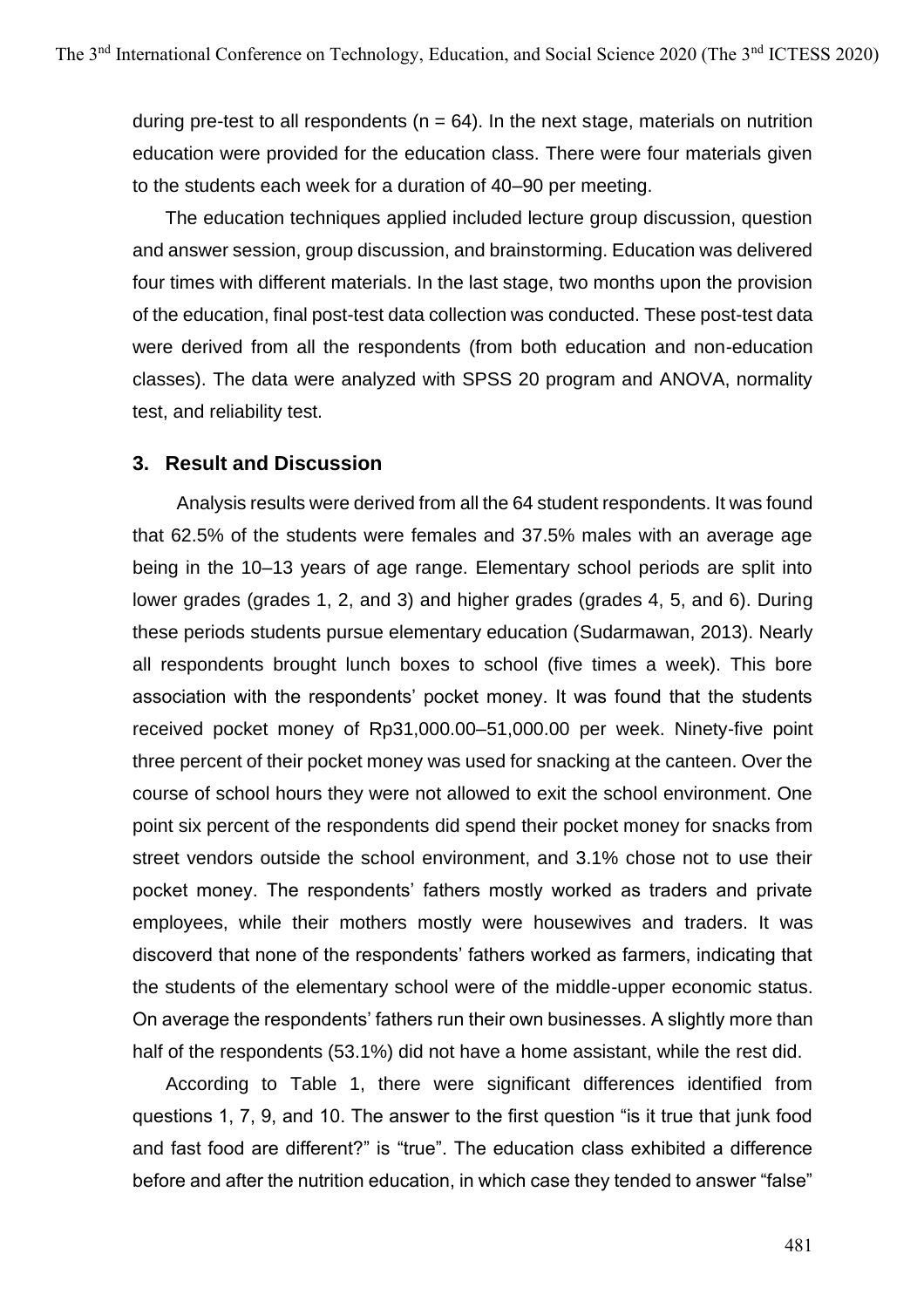before the education but afterwards they understood better that junk food and fast food are different. As pointed out by Subiga & Florencia (2013), people often believe wrongly that fast food and junk food are the same.

Table 1. Kruskal Wallis test to identify the respondent knowledge to consumption behavior

|                |                                                                                                                 |                              |                                    | Mean $\pm$ SD                                                           |                   |  |
|----------------|-----------------------------------------------------------------------------------------------------------------|------------------------------|------------------------------------|-------------------------------------------------------------------------|-------------------|--|
| Nr             | Statement                                                                                                       | Class with nutrition         |                                    | Class without nutrition                                                 |                   |  |
|                |                                                                                                                 | education                    |                                    | education                                                               |                   |  |
|                |                                                                                                                 | Pre Test                     | Post Test                          | Pre Test                                                                | Post Test         |  |
| $\mathbf{1}$   | Junk food same as fast food                                                                                     | $1,59 \pm 0,50^a$            | $1,34 \pm 0,48$ <sup>b</sup>       | $1,34 \pm 0,48^a$                                                       | $1,41 \pm 0,50^a$ |  |
| $\overline{2}$ | You can use French fries as<br>of<br>replacement<br>a<br>а<br>breakfast                                         | $1,47 \pm 0,51$ <sup>a</sup> | $1,38 \pm 0,49^a$                  | $1,44 \pm 0,50^{\rm a}$                                                 | $1,44 \pm 0,50^a$ |  |
| 3              | Junk food consider<br>as<br>unhealthy food                                                                      | $1,06 \pm 0,25^a$            | $1,03 \pm 1,77^a$                  | $1,09 \pm 0,30^a$                                                       | $1,00 \pm 0,0^a$  |  |
| 4              | Biscuit produce by food<br>industry<br>using<br>were<br>preservative                                            | $1,19 \pm 0,40^a$            |                                    | $1,22 \pm 0,42^a$ $1,41 \pm 0,50^a$                                     | $1,13 \pm 0,34^b$ |  |
| 5              | We could not focus on the<br>class because we were not<br>having enough breakfast                               | $1,09 \pm 0,30^a$            | $1,03 \pm 0,18^a$ $1,00 \pm 0,0^a$ |                                                                         | $1,03 \pm 0,18^a$ |  |
| 6              | Consuming sweetened<br>packed drinks more than<br>once<br>day<br>a<br>was<br>an<br>unhealthy life style         | $1,03 \pm 0,18^a$            |                                    | $1,06 \pm 0,25^a$ 1,19 $\pm 0,40^a$                                     | $1,06 \pm 0,25^a$ |  |
| $\overline{7}$ | $Rice + friend$ chicken + spicy<br>tomato sauce + sweetened<br>ice tea were followed "isi<br>piringku" standard | $1.47\pm0.51^{\rm a}$        |                                    | $1,72 \pm 0,46^{\circ}$ $1,47 \pm 0,51^{\circ}$ $1,63 \pm 0,49^{\circ}$ |                   |  |
| 8              | Drinking fermented<br>milk<br>could facilitate the<br>bowl<br>movement                                          | $1,28 \pm 0,46^a$            |                                    | $1,09 \pm 0,30^a$ $1,13 \pm 0,34^a$                                     | $1,09 \pm 0,30^a$ |  |
| 9              | We have to eat at least 5<br>different color of fruit and<br>vegetable a day                                    | $1,75 \pm 0,44^a$            |                                    | $1,25 \pm 0,44^{\circ}$ $1,72 \pm 0,46^{\circ}$ $1,53 \pm 0,51^{\circ}$ |                   |  |
| 10             | Tofu and tempe were not<br>enough to fulfill the need to<br>protein                                             | $1,38 \pm 0,49^a$            | $1,63 \pm 0,49^{\rm b}$            | $1,63 \pm 0,49$ <sup>a</sup>                                            | $1,50 \pm 0,51^a$ |  |

Note:

- Value with different code in the same column showed a significant difference using Kruskal Wallis at 5% of significance level

- Smaller value showed that the respondent were tend to have right answer

The answer to the question "is it true that rice + crispy fried chicken + chili sauce + iced tea is sufficient for one "isi piringku" diet?" is false. The respondents from the education class experienced a significant increase in knowledge after education. This is in line with the "isi piringku" concept which states that one diet should consist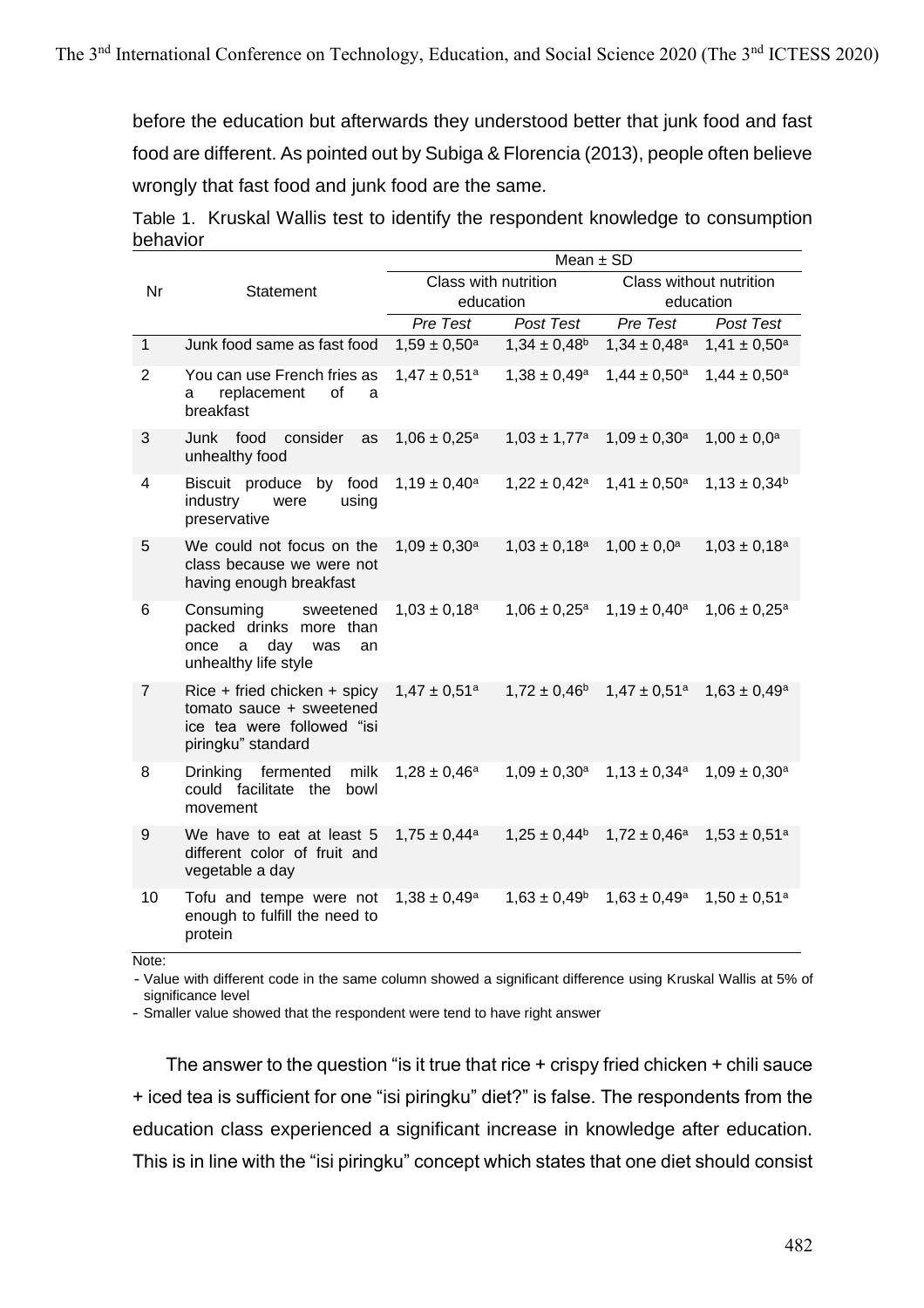of the main meal, side dish, fruit, and vegetable. The answer to the ninth question "Is it true that we must consume vegetables and fruits of a minimum of five colors?" is true. The education class demonstrated a significant difference. In the post-test the respondents were inclined to answer "true". The answer to the last question "is it true that tofu and tempeh are inadequate for the fulfilment of the protein need of the body?" is false. The education class respondents experienced a significant increase in knowledge after education. Tofu and tempeh are among vegetable sources of proteins.

The research results in the non-education class too exhibited significant differences between the pre-test and post-test, both increases and decreases in knowledge. A significant difference was found in the fourth question "is it true that manufactured biscuits contain preservatives?". The answer to this question is "true". At first the respondents tended to answer wrongly but after the post-test the answers were correct. This could be because outside the school the non-education respondents acquired information or knowledge on that matter.

According to the answers to the true/false questions given by the respondents, the education class proved that the nutrition education provided influenced their attitude and mind set. The respondents from the education class showed an insignificant difference ( $p > 0.05$ ) in the follow-up Kruskal Wallis test. With the statement "I would read the composition list of the food I am to eat", the respondents agreed during the pre-test on average and nearly strongly agreed during the posttest. Insignificant differences also occur between the pre-test and the post-test in the education class in the statements "It is okay to have sweet drinks three times a day", "I would buy foods/drinks of bright colors", and "I would rather eat home-made foods than buy foods outside". However, in the fifth statement, the respondents showed a significant difference. At first the respondents agreed with the statement, but after the post-test they tended to agree even more strongly. The results of the follow-up Kruskal Wallis test analysis for the non-education class also showed an insignificant difference as can be seen in Table 2.

Table 2. Kruskal Wallis test for behavior change in class with and without nutrition education

|    | <b>Behavior</b> | Change in value (Mean $\pm$ SD) |                                   |          |                                      |  |
|----|-----------------|---------------------------------|-----------------------------------|----------|--------------------------------------|--|
| Nr |                 |                                 | Class with nutrition<br>education |          | Class without nutrition<br>education |  |
|    |                 | Pre Test                        | Post Test                         | Pre Test | Post Test                            |  |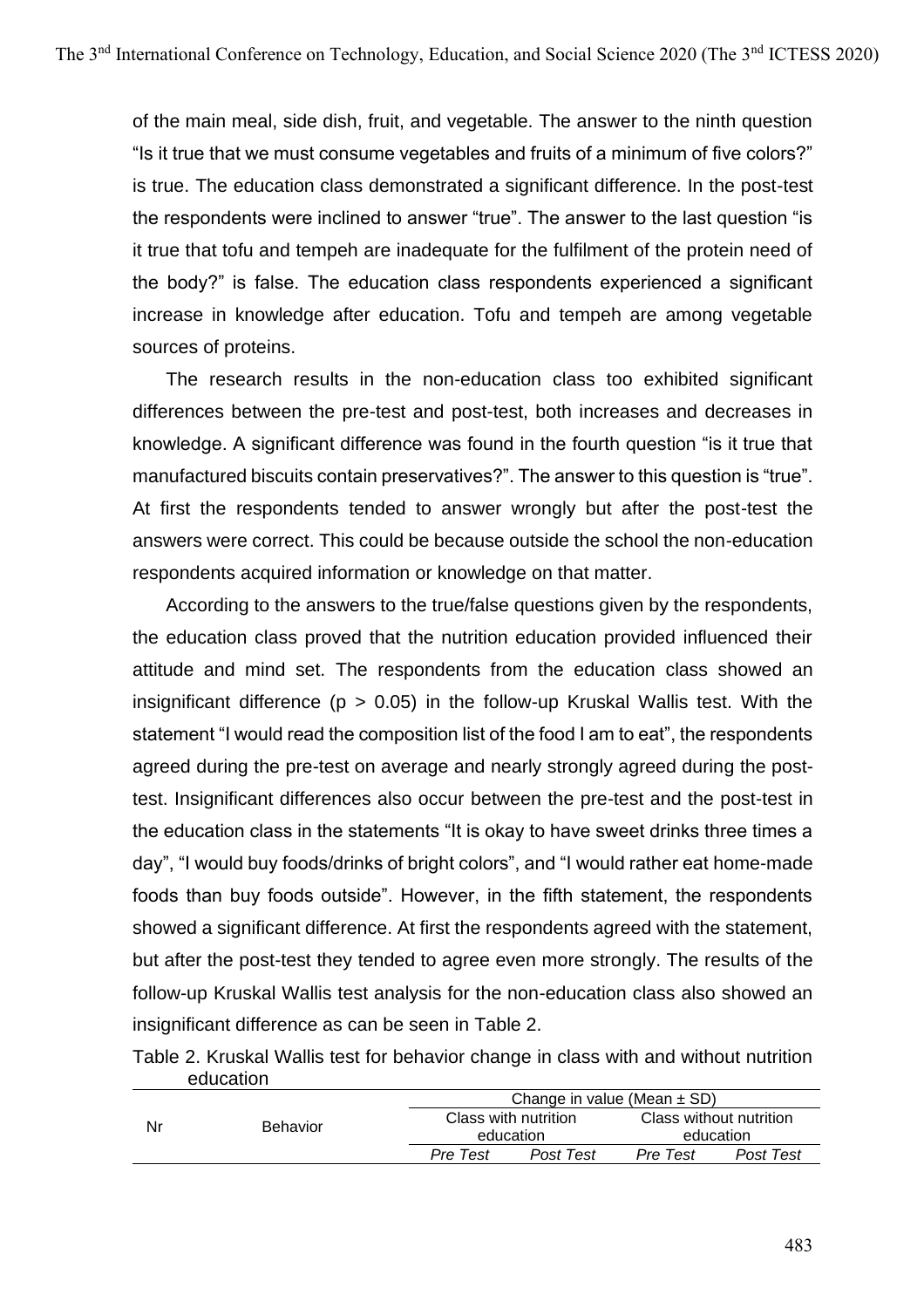|               | I will read the nutrition facts<br>before I eat                                                 | $2.38 \pm 1.34^a$            | $1,88 \pm 0,94^a$            | $2,03 \pm 1,23^a$            | $1,69 \pm 0,90^{\rm a}$ |
|---------------|-------------------------------------------------------------------------------------------------|------------------------------|------------------------------|------------------------------|-------------------------|
| $\mathcal{P}$ | Sweetened drinks could be<br>consumed more than three times<br>a day                            | $4.28 \pm 0.77$ <sup>a</sup> | $3.84 \pm 1.08$ <sup>a</sup> | $3.90 \pm 1.06^a$            | $3.75 \pm 1.02^a$       |
| 3             | I will buy food that a bright color                                                             | $4.53 \pm 0.67$ <sup>a</sup> | $4.38 \pm 0.66^a$            | $4.16 \pm 0.88$ <sup>a</sup> | $4,16 \pm 0,85^{\circ}$ |
| 4             | I would like to dine at home than<br>dining outside (restaurant, café,<br>food trucks, etc.)    | $1.59 \pm 1.01^a$            | $1.56 \pm 0.80^{\circ}$      | $1.53 \pm 1.02^a$            | $1.84 \pm 1.14^a$       |
| 5             | I would like to choose boiled<br>peanut rather some packed food<br>or industrial processed food | $2.44 \pm 1.51$ <sup>a</sup> | $1.53 + 0.51$ <sup>b</sup>   | $2,28 \pm 1,46^a$            | $2.31 \pm 1.45^a$       |

Note:

- Value with different code in the same column showed a significant difference using Kruskal Wallis at 5% of significance level

- Smaller value showed the agreement of the respondent to the statement

In this questionnaire the respondents were asked to provide information on their frequencies of consumption of a list of foods and drinks included in the questionnaire. There were 16 foods and 4 drinks included, making up 20 in total. Five options of answers were provided: every day; once a week; three times a week; once a month; and once a year.

It was also found that the education and non-education respondents consumed rice every day. Cooked rice is a main meal from uncooked rice kernels the Indonesians usually consume. It contains carbohydrate, protein, fat, and water. Of the four, the dominant content is carbohydrate. Therefore, rice is consumed by most Indonesian people as a main source of carbohydrate in daily menu (Sholihin, Haq & Anna, 2010).

The respondents also routinely consumed milk, fruits, and vegetables, and they did so nearly every day. The respondents from both the education and noneducation classes consumed vegetables more often after the post-test. In a previous study (Agnes, 2020) it is stated that fruits and vegetables were the most consumed by the respondents every day. Instant noodle decreased in frequency of consumption, especially in the case of the education class. This shows that nutrition education did change the frequency of food consumption.

| Table 5. Niushai Wallis test für the Tood Heyderlov |             |                     |                          |                                                 |                         |                   |  |
|-----------------------------------------------------|-------------|---------------------|--------------------------|-------------------------------------------------|-------------------------|-------------------|--|
|                                                     |             |                     | Mean $\pm$ SD of FFQ for |                                                 |                         |                   |  |
| Nr                                                  | Food        | Nutrition education |                          | Without nutrition education                     |                         |                   |  |
|                                                     |             |                     | Pre Test                 | Post Test                                       | Pre Test                | Post Test         |  |
|                                                     | <b>Rice</b> |                     |                          | $1.13 \pm 0.71^{\circ}$ $1.00 \pm 0.00^{\circ}$ | $1.00 \pm 0.00^{\rm a}$ | $1.00 \pm 0.00^a$ |  |

Table 3. Kruskal Wallis test for the food frequency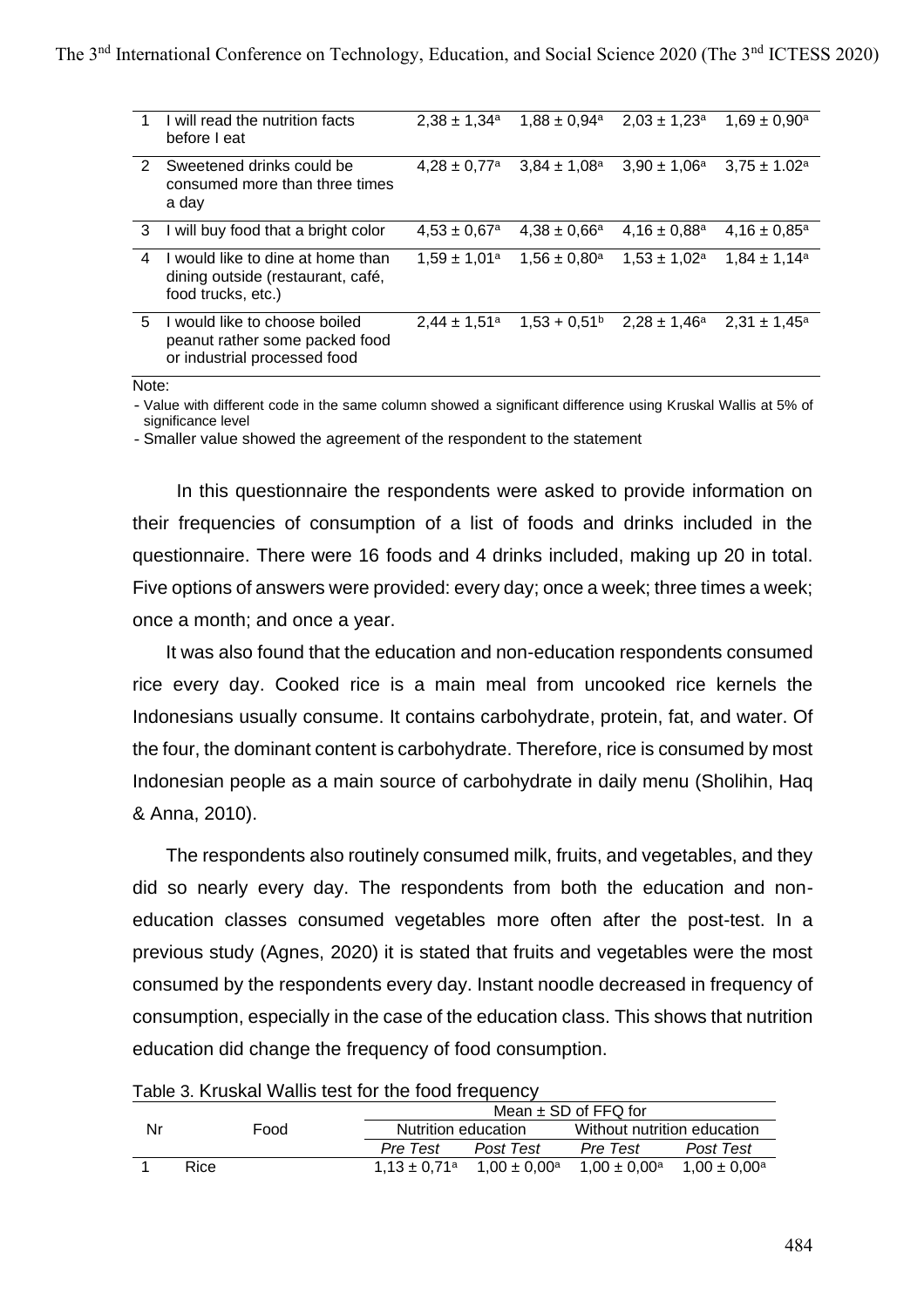| 2  | Potato                 | $2,75 \pm 1,16^a$            | $2,66 \pm 1,07^a$            | $2,50 \pm 0,98^a$            | $2,97 \pm 1,00^a$            |
|----|------------------------|------------------------------|------------------------------|------------------------------|------------------------------|
| 3  | Corn                   | $3,28 \pm 1,17^a$            | $3,09 \pm 1,25^a$            | $3,03 \pm 1,33^a$            | $2,91 \pm 1,03^a$            |
| 4  | Cassava                | $3,53 \pm 1,14^a$            | $3,78 \pm 1,18^a$            | $3,38 \pm 1,34^a$            | $3,50 \pm 1,27$ <sup>a</sup> |
| 5  | Noodle                 | $2,56 \pm 0,95^a$            | $2,72 \pm 0,96^a$            | $2,88 \pm 1,26^a$            | $3,31 \pm 1,12^a$            |
| 6  | Chicken                | $2,41 \pm 1,07^a$            | $2,38 \pm 0,98^a$            | $2,03 \pm 0,97$ <sup>a</sup> | $2,16 \pm 0,89$ <sup>a</sup> |
| 7  | Beef/lamb              | $3,25 \pm 1,37$ <sup>a</sup> | $3,00 \pm 1,30^a$            | $3,38 \pm 1,48^a$            | $2,88 \pm 1,29^a$            |
| 8  | Fish                   | $2,63 \pm 1,01^a$            | $2,72 \pm 0,99$ <sup>a</sup> | $2,97 \pm 1,20^a$            | $2,88 \pm 1,13^a$            |
| 9  | Tofu                   | $2,47 \pm 1,22^a$            | $2,53 \pm 1,32^a$            | $2,47 \pm 1,37$ <sup>a</sup> | $2,16 \pm 1,05^a$            |
| 10 | Tempe                  | $2,19 \pm 1,09^a$            | $2,19 \pm 0,97$ <sup>a</sup> | $2,13 \pm 1,13^a$            | $2,22 \pm 1,18^a$            |
| 11 | <b>Milk</b>            | $1,44 \pm 0,91^a$            | $1,50 \pm 1,02^a$            | $1,31 \pm 0,90^a$            | $1,50 \pm 0,88^a$            |
| 12 | Yoghurt/fermented milk | $2,59 \pm 1,13^a$            | $2,66 \pm 1,33$ <sup>a</sup> | $2,56 \pm 1,22^a$            | $2,56 \pm 1,22^a$            |
| 13 | Fries ("gorengan")     | $2,44 \pm 1,05^a$            | $2,25 \pm 0,84$ <sup>a</sup> | $2,53 \pm 1,05^a$            | $2,19 \pm 1,03^a$            |
| 14 | Fatty food             | $3,34 \pm 1,12^a$            | $3,28 \pm 1,14^a$            | $3,59 \pm 1,19^a$            | $2,97 \pm 1,15^b$            |
| 15 | <b>Burger</b>          | $3,28 \pm 1,17^a$            | $3,44 \pm 1,19^a$            | $3,56 \pm 1,32^a$            | $3,84 \pm 1,11^a$            |
| 16 | Pizza                  | $3,63 \pm 1,16^a$            | $3,81 \pm 0,97$ <sup>a</sup> | $3,59 \pm 1,27$ <sup>a</sup> | $3,88 \pm 1,01^a$            |
| 17 | Carbonated drinks      | $3,84 \pm 1,02^a$            | $3,94 \pm 1,13^a$            | $3,69 \pm 1,35^a$            | $3,97 \pm 1,38^a$            |
| 18 | Sweetened drinks       | $2,41 \pm 1,10^a$            | $3,19 \pm 1,28^b$            | $2,56 \pm 1,37$ <sup>a</sup> | $3,06 \pm 1,22^a$            |
| 19 | <b>Fruits</b>          | $1,78 \pm 0,79$ <sup>a</sup> | $1,94 \pm 1,13^a$            | $1,59 \pm 0,87$ <sup>a</sup> | $1,75 \pm 0,95^{\text{a}}$   |
| 20 | Vegetable              | $1,88 \pm 1,13^a$            | $1,31 \pm 0,78^b$            | $1,88 \pm 1,26^a$            | $1,63 \pm 0,94^a$            |

Note:

- The smaller value refer to the frequency of the volunteer to consume the food, 1 for once a day, 2 for three times a week, 3 for once a week, 4 for once a month, and 5 for once in a year.

- Value with different code in the same column showed a significant difference using Kruskal Wallis at 5% of significance level

As recommended by the Balanced Nutrition Guidelines, people aged > 20 years should consume vegetables in 3–5 portions, which is equal to 250 grams per day, and fruits in 23 portions, which is equal to 150 grams per day (Riskesdas, 2013). The dominant nutritional contents in vegetables and fruits are vitamins and minerals (Hermina & Prihatini, 2016). The results of the inquiry into the consumption of some foods and drinks generaly showed no difference in the respondents' eating habits. If there were any differences, they were statistically insignificant.

### **4. FINDINGS**

This research was conducted at Tarakanita Elementary School Magelang on averagely 10–13-year-old fifth graders. The demographic conditions of the respondents like the occupations of their parents, the presence of home assistants, lunch boxes, and pocket money strongly influenced the behaviors, attitudes, and knowledge of the respondents prior to choosing what foods and snacks to be consumed. Tarakanita Elementary School Magelang is strategically situated in an urban environment and in proximity of fast food restaurants and various other snack vendors. This forms a habit in the students to consume various kinds of undernourished foods. Magelang itself not only is situated at the heart of the city but also attended by students of the middle-upper economic status. Economic factors are also highly influential to children's habits in consuming junk food and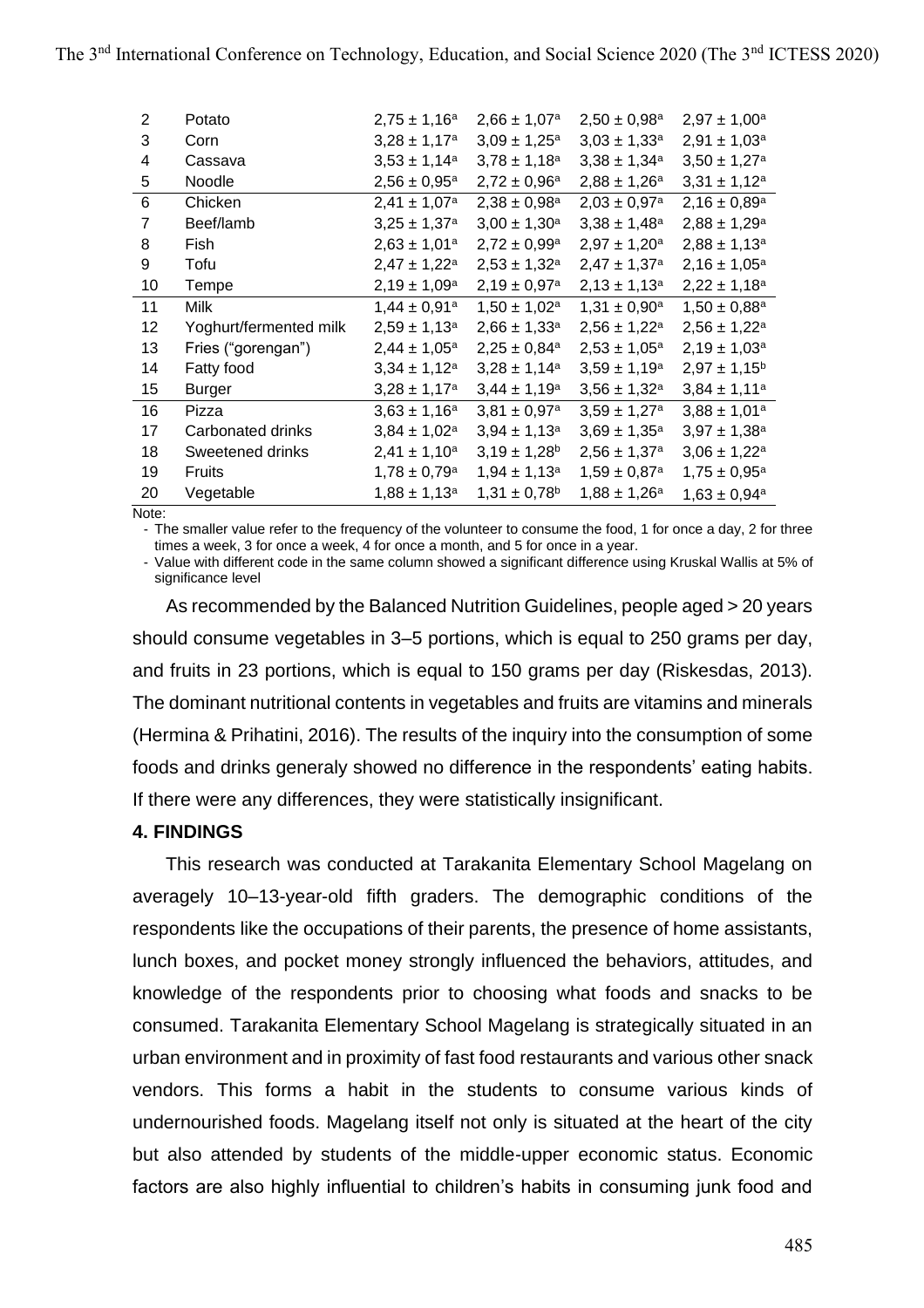fast food. Februhartanthy's research (2005) proved that the nutrition education provided by school-age children is effective in changing their knowledge of and attitude toward food. It is easier for school-age children to change their behaviors than for adults. It is expected that the nutrition education given will increase elementary school-age children's knowledge of balanced nutrition guidelines. Knowledge will influence everyday balanced nutrition attitude and practice. This balanced nutrition practice is expected to reduce nutrition problems among children. Some existing studies found some foods and drinks which saw reduced consumption after the provision of nutrition education. The foods and drinks which decreased in consumption frequencies after nutrition education were carbonated drinks, sweetened drinks, and bottled drinks. The respondents consumed foods and drinks while still giving attention to the composition. They ate burger and pizza.

The characteristics of the occupations of the respondents' parents could be seen in their economic status. Based on this parent occupation factor, variations in nutritional status of the respondents were identified. As stated by Aziz (2004), socioeconomic status also influences children's growth and development. Children of high socioeconomic status are better fulfilled in their nutrition needs than those of lower socioeconomic status. This is one of the drivers of the respondents to frequently consume fast food or unhealthy foods. The respondents tend to follow the existing, instant food trends.

## **5. Conclusions and suggestions**

This research at Tarakanita Elementary School-Magelang concludes that the provision of nutrition education influenced the respondents' knowledge, behaviors, and attitudes toward health food selection. Nutrition education could change the respondents' opinions on the consumption of some junk foods. In the non-education class, opinions on junk foods did not significantly influence the respondents.

### **References**

Aziz, A. H. (2004). *Pengantar konsep dasar keperawatan.* Jakarta: Salemba Medika.

Februhartanthy, J. (2005). Nutrition education: it has never been an easy case for indonesia. *Food and nutrition bulletin, 26*(2), 267-274.

Bambang, S. (2008). *Metode pengembangan fisik.* Jakarta: Universitas Terbuka.